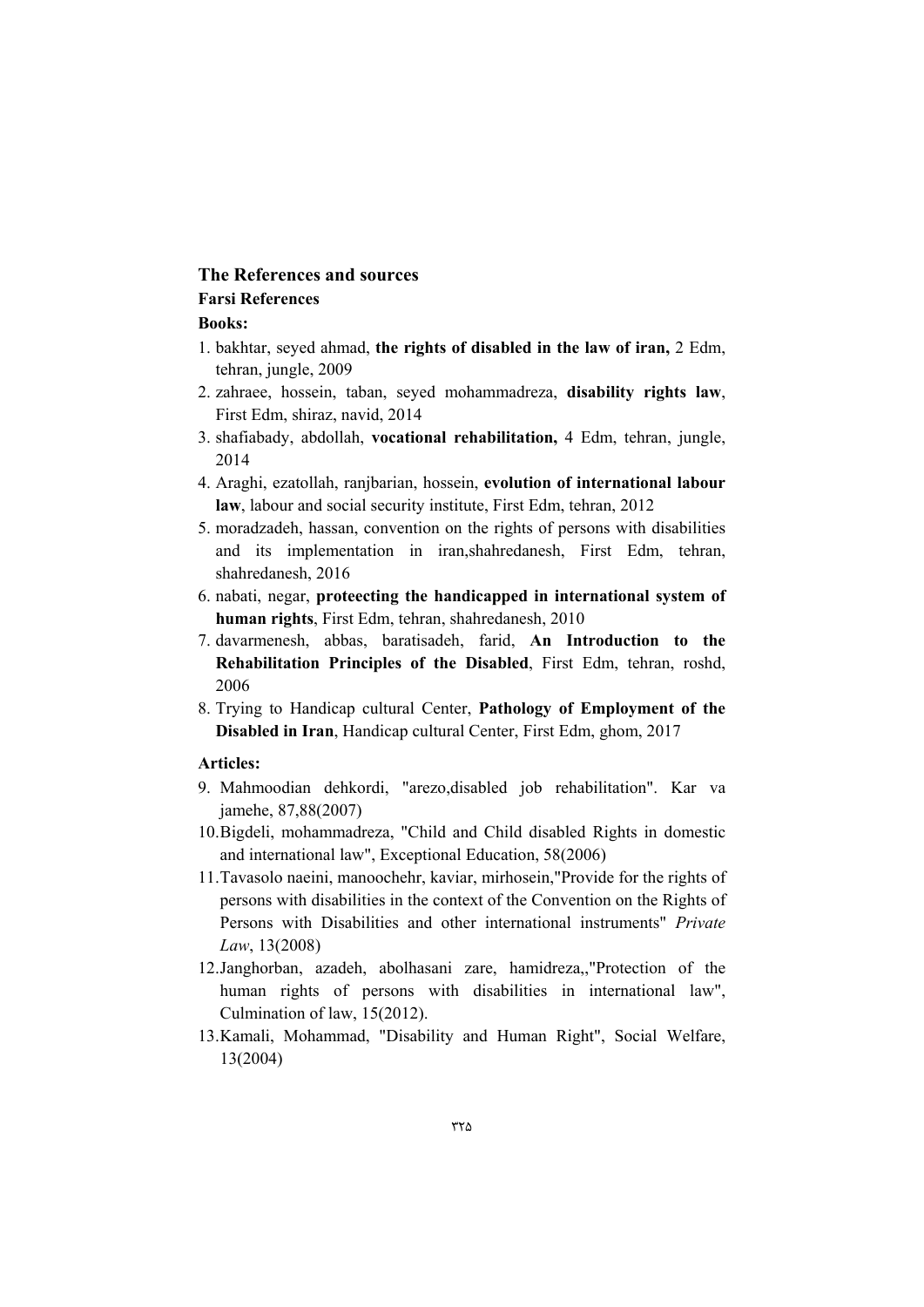- 14.Elsan, Mostafa, "The Right to Work of Persons with Disabilities in National and International Rules; Based on Human Right Principles.". Social Welfare, 13(2004)
- 15.Abadi, Saeed Reza, Agah, Vahid, "Labour Law for Persons with Disability in Iran: From First International Efforts to Decent Work", Rehabilitation, 13(2012)
- 16.Faraji M A. "Comparative analysis of non-discrimination principle on disability in Employment". Medical Law Journal. 29(2014)
- 17.M.H. Ramazani Ghavamabadi, "The Protection of Disable People in the International Law", Social Welfare. 41(2011)
- 18.Talks with Muslim Khani (Deputy Director for Employment and Entrepreneurship Development, Cooperative Ministry of Labor and Social Welfare), TavanYab publication,24(2012)
- 19.Keshvadi, leili,"Report of the International Labor Organization on the Employment of the Disabled in the World", TavanYab publication, 31(2009)

### **Dissertation:**

20.Rashifi, mahnam, "examining the rights of persons with disabilities in international documents and iranian legal system", master's thesis, Islamic Azad University Of Damghan, 2013

### **English References**

# **Articles**

- 21.Kayess, Rosemary, French, Phillip, Out of Darkness into Light? Introducing the Convention on the Rights of Persons with Disabilities, The Author [2008]. Published by Oxford University
- 22.Degener, theresia, Disabled people, non-discrimination of, max planck encyclopedia of public international law(online version),january 2013
- 23.Nubberger, angelika, Work, right to, international protection, max planck encyclopedia of public international law(online version),march 2007

### **Documents**

- 24.Comprehensive law for the protection of the rights of the disabled(2004/05/05). http://rc.majlis.ir/fa/law/show/94044.
- 25.Act of ratification of the Convention on the Rights of Persons with Disabilities(2008/12/03). http://rc.majlis.ir/fa/law/show/134833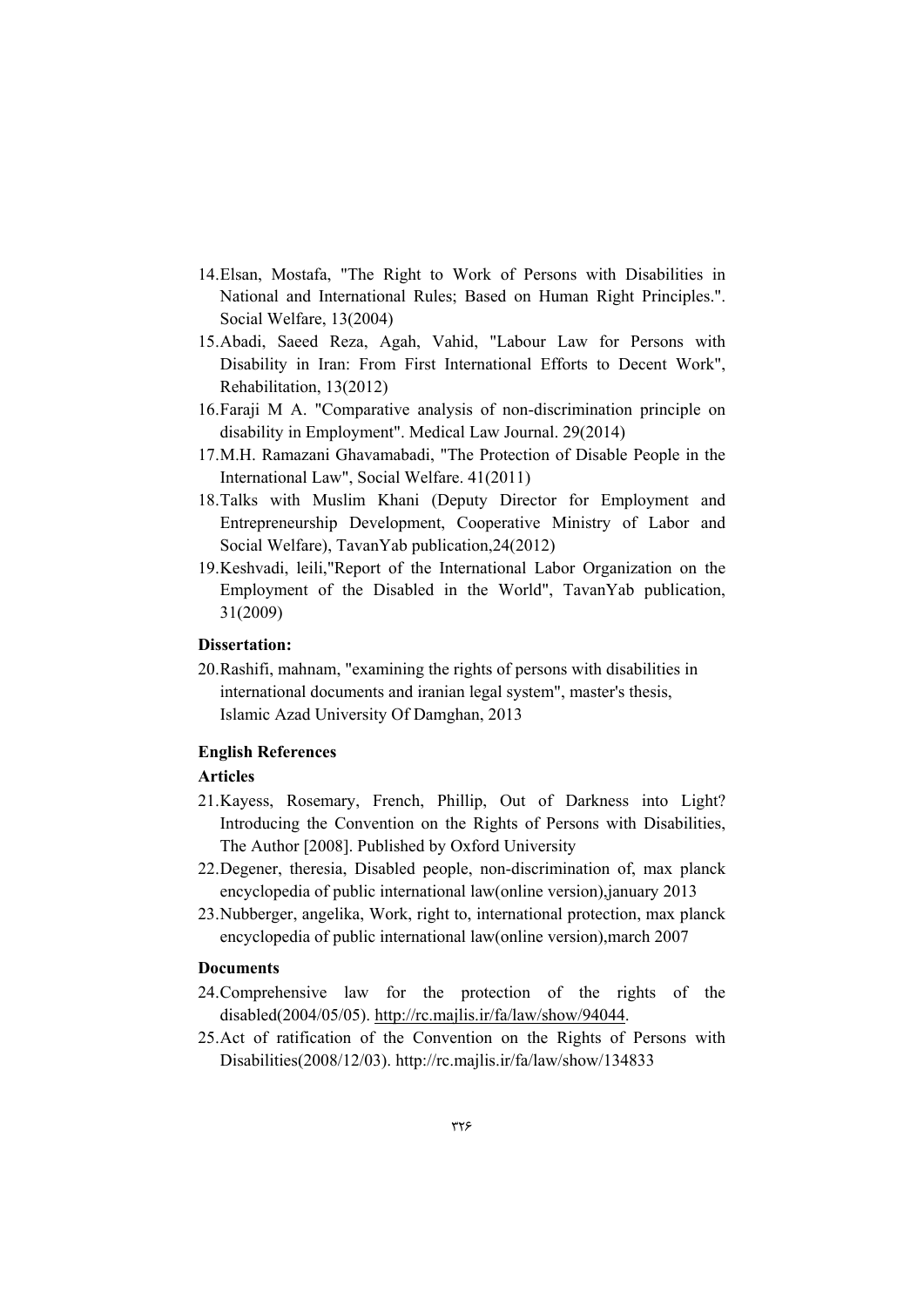- 26.Standard Rules on the Equalization of Opportunities for Persons with Disabilities (A/RES/48/96, 20DEC1993). http://www.un.org/en/ga/search/view\_doc.asp?symbol=A/RES/48/96
- 27.Convention on the Rights of Persons with Disabilities, CRPD(U.N DOCUMENT,  $A/RES/61/106$ , 13Dec2006). http://www.un.org/disabilities/convention/conventionfull.shtml
- 28.Committee on the Rights of Persons with Disabilities, CRPD(U.N DOCUMENT, CRPD/C/IRN/1, 8JULY2015). http://www.un.org/en/ga/search/view\_doc.asp?symbol=CRPD/C/IRN/1
- 29.Standard Rules on the Equalization of Opportunities for Persons with Disabilities (A/RES/48/96, 20DEC1993). http://www.un.org/en/ga/search/view\_doc.asp?symbol=A/RES/48/96
- 30.The protection of persons with mental illness and the improvement of mental health care. (u.n document, A/RES/46/119). http://www.un.org/documents/ga/res/46/a46r119.htm
- 31.World programme of action concerning disabled persons. U.N DOCUMENT, A/RES/37/52, 3DEC1982).
- 32.World programme of action concerning disabled persons 1976 (A/RES/31/123).http://www.un.org/en/ga/search/view\_doc.asp?symbol= A/RES/31/123
- 33.General comment No. 21 (2017) on children in street situations, CRC/C/GC/21
- 34.Combined third and fourth periodic reports of States parties due in 2013, Islamic Republic of Iran, CRC/C/IRN/3-4, 9 April 2015
- 35.CONVENTION on the RIGHTS of PERSONS with DISABILITIES(2006).http://www.un.org/disabilities/convention/facts.sht ml
- 36.Chapter IV. 15. Convention on the Rights of Persons with Disabilities. https://treaties.un.org/doc/Publication/MTDSG/Volume%20I/Chapter%2 0IV/IV-15.en.pdf
- 37.Discrimination (employment and occupation) convention,1958 (no. 111), ILO.

http://www.ilo.org/dyn/normlex/en/f?p=NORMLEXPUB:12100:0::NO:: P12100\_ILO\_CODE:C111

38.Employment (transition from war to peace) recommendation, 1944 (No.  $71$ ), ILO.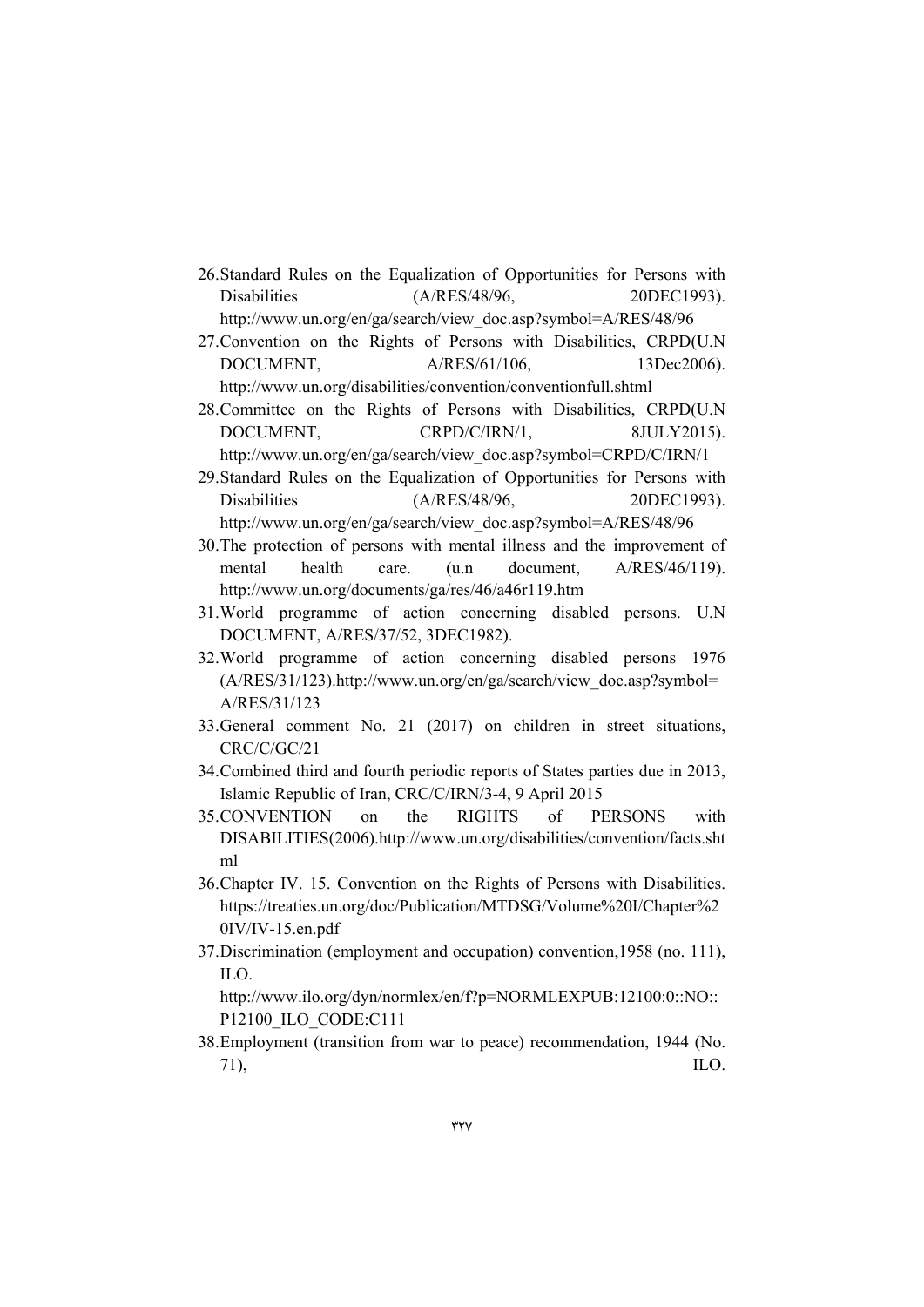http://www.ilo.org/dyn/normlex/en/f?p=NORMLEXPUB:12100:0::NO:1 2100:P12100\_ILO\_CODE:R071

- 39.Income security recommendation, 1944 (No. 67), ILO. http://www.ilo.org/dyn/normlex/en/f?p=NORMLEXPUB:12100:0::NO:1 2100:P12100\_ILO\_CODE:R067
- 40.Medical care recommendation, 1944 (No. 69), ILO. http://www.ilo.org/dyn/normlex/en/f?p=NORMLEXPUB:12100:0::NO:: P12100\_ILO\_CODE:R069
- 41.Universal declaration of human rights (1948). http://www.un.org/en/universal-declaration-human-rights/index.html
- 42.Vocational rehabilitation and employment (disabled persons) convention, 1983 (No. 159), ILO. http://www.ilo.org/dyn/normlex/en/f?p=NORMLEXPUB:12100:0::NO:: P12100\_ILO\_CODE:C159
- 43.Vocational rehabilitation (disabled) recommendation, 1955(No. 99),ILO. http://www.ilo.org/dyn/normlex/en/f?p=NORMLEXPUB:12100:0::NO:: P12100\_ILO\_CODE:R099
- 44.World health organization, Disabilities and rehabilitation, http://www.who.int/disabilities/world\_report/2011/report/en/
- 45.Iranian National Commission for UNESCOh. ttp://fa.irunesco.org